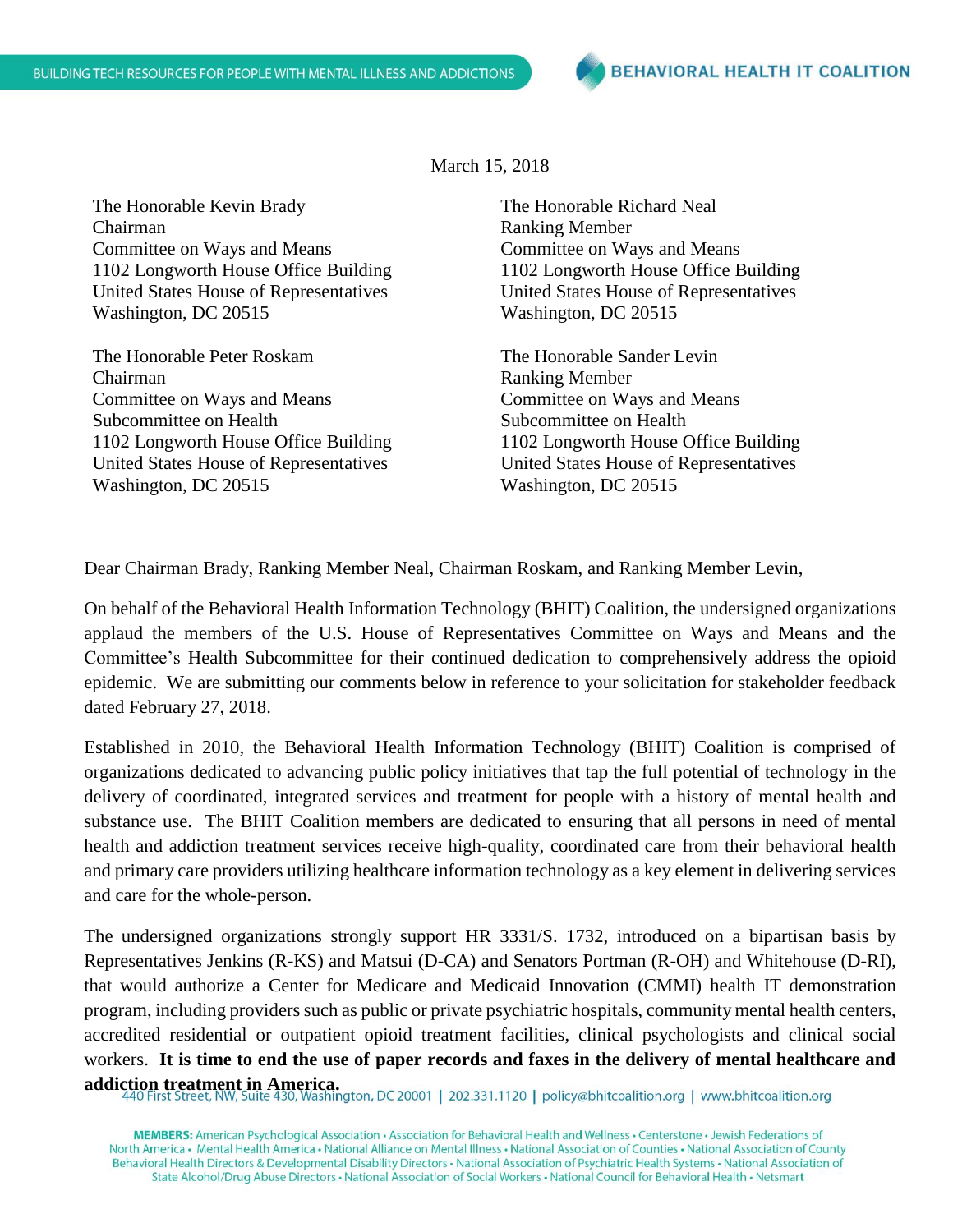#### **Effect of Opioid Use Disorder (OUD) on Medicare and Medicaid**

At the BHIT Coalition, we recognize the impact that the opioid crisis has on the Medicare and Medicaid programs. At least half of all U.S. opioid overdose deaths involve a prescription opioid.<sup>1</sup> Furthermore, upwards of 500,000 people on Medicare Part D are addicted to prescription opioids. 2 Seven hundred and thirty thousand seniors on Medicare are at risk for opioid addiction,<sup>3</sup> and more than 6 out of every  $1,000$ Medicare patients are diagnosed with an opioid disorder, compared with 1 of every 1,000 patients covered by private insurance. 4

Additionally, treating opioid use disorder within Medicare and Medicaid poses a significant cost to both programs. The total Medicare cost of treating and stabilizing patients after an overdose is \$6.4 billion, and Medicare is the largest single-payer for opioid overdose hospitalizations.<sup>5</sup> This cost has increased each year since 2000, hospital charges per opioid-driven hospitalization increased \$73 per hospitalization per year.<sup>6</sup>

The staggering financial effect of opioids has not gone unnoticed by the Centers for Medicare and Medicaid Services (CMS), not only for substance use treatment, but for other accompanying comorbidities. A recent CMS letter to State Medicaid Directors on strategies to address the opioid epidemic states that "Medicaid beneficiaries who struggle with addiction to opioids or other substances have high rates of comorbid physical and mental health conditions, resulting in higher spending for general medical services. Recent research has reaffirmed that most spending on individuals struggling with addiction is not on treatment for those conditions, but instead focused on comorbid physical conditions. Between 2010 and 2013, among adult Medicaid beneficiaries treated for a behavioral health disorder, 75 percent of spending for these individuals was for treatment of comorbid conditions as opposed to their behavioral health condition. At least one state has found significant reductions in medical costs among Medicaid beneficiaries who accessed addiction treatment compared to those who did not."<sup>7</sup> Enabling integrated care for treatment of individuals with OUD among providers not only saves cost, but improves the quality of care they can provide.

 $\overline{a}$ 

<sup>1</sup> Patient-Centered Outcomes Research Institute. (2017). *Research Spotlight on Opioid Use*.<https://www.pcori.org/painopioidsspotlight>

<sup>2</sup> Office of the Inspector General. (2017). *Opioids in Medicare Part D: Concerns about Extreme Use and Questionable Prescribing*, OEI-02- 17-00250

<sup>3</sup> American Mental Health Counselors Association. (2017). *Virtual Action Day Advocate Packet*.

http://higherlogicdownload.s3.amazonaws.com/AMHCA/6664039b-12a0-4d03-8199-

<sup>32</sup>c785fe1687/UploadedImages/Site%20Photos/Advocacy/AMHCA\_Grassroots\_Packet.pdf

<sup>4</sup> Vestal, C. (2016). *Older Addicts Squeezed by Opioid Epidemic*. http://www.pewtrusts.org/en/research-and-

analysis/blogs/stateline/2016/07/26/older-addicts-squeezed-by-opioid-epidemic

<sup>5</sup> Rhyan, C. (2017). *The Potential benefit of Eliminating Opioid Overdoses, Deaths, and Substance Use Disorders Exceeds \$95 Billion Per Year.* https://altarum.org/sites/default/files/uploaded-publication-files/Research-Brief\_Opioid-Epidemic-Economic-Burden.pdf

<sup>&</sup>lt;sup>6</sup> Song, Z. (2017). Mortality Quadrupled Among Opioid-Driven Hospitalizations, Notably Within Lower-Income And Disabled White Populations. Health Affairs, 36(12). https://www.healthaffairs.org/doi/full/10.1377/hlthaff.2017.0689

<sup>7</sup> Centers for Medicare & Medicaid Services (2017). *Strategies to Address the Opioid Epidemic:* SMD # 17-003*.*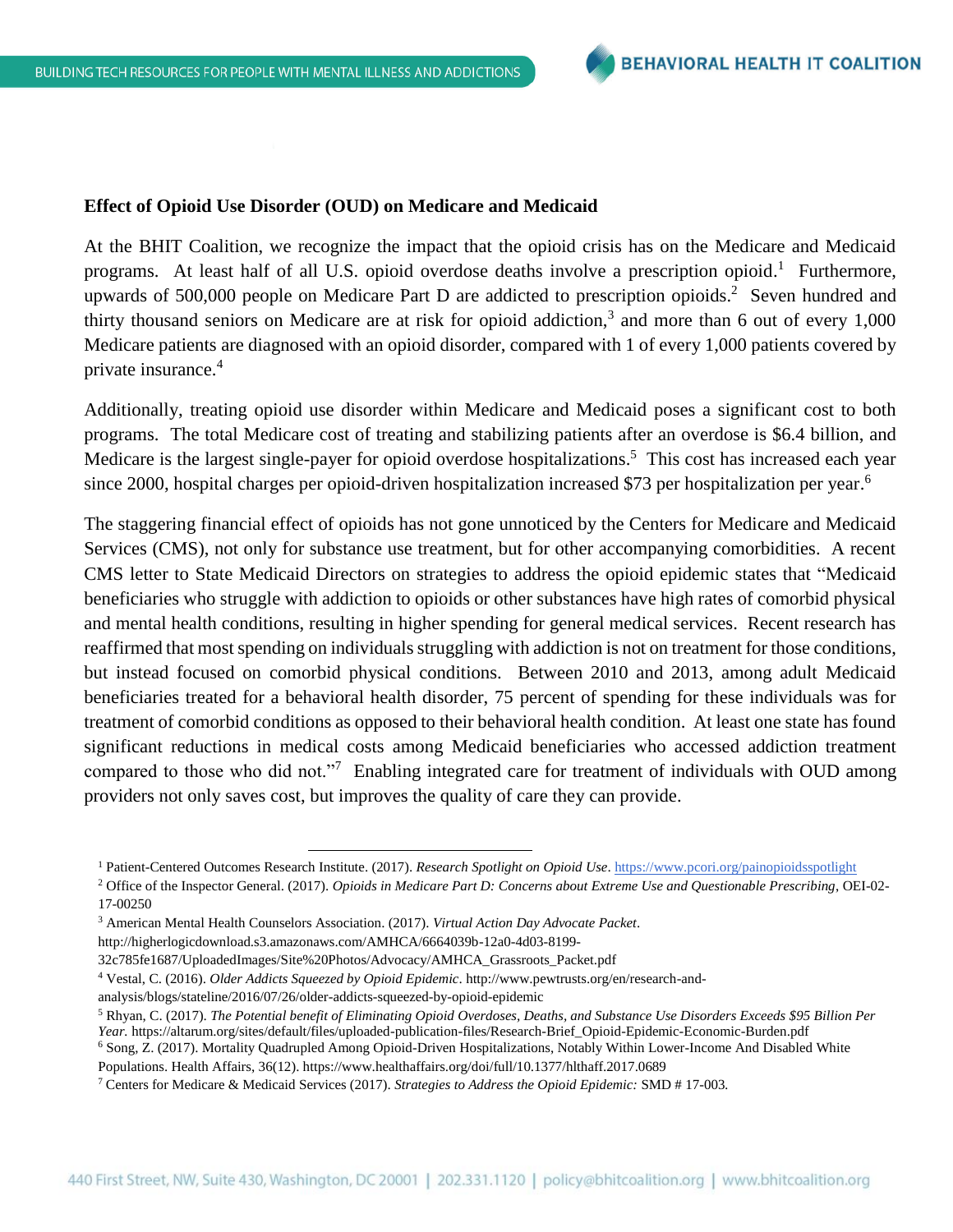#### **Clinical Circumstances for Persons with OUD**

With respect to the clinical circumstances for people with OUD, researchers have shown that people with substance use disorders die as much as 20 years earlier than others of the same age from cancer, cardiovascular disorders, HIV/AIDs and STDs, injuries and many other illnesses.<sup>8</sup> Each year, more than 100,000 people in the United States die of alcohol or drug related causes, making it the fourth leading cause of preventable death, according to the Centers for Disease Control and Prevention (CDC).<sup>9</sup> Depression, bipolar disorder, posttraumatic stress, nicotine dependence, and sleep disorders commonly co-occur with alcohol and drug use.<sup>10</sup> Medically ill inpatients who also have alcohol or drug disorders are at a greater increased risk of rapid rehospitalization after discharge and greater healthcare use and costs.<sup>11</sup> Untreated, alcohol or drug use during pregnancy dramatically increases risk of poor birth outcomes, neonatal intensive care use and greater infant and maternal healthcare use.

With that as background, the BHIT Coalition will respond to the two questions most relevant to our Coalition's work.

# **Overprescribing/Data Tracking**

### **#3: Tools to Prevent Opioid Abuse**

l

It's clear that modern technology can be employed to assist with the prevention of opioid abuse. While the BHIT Coalition has not explicitly endorsed the legislation, we note that Rep. Markwayne Mullin (R-OK) and Rep. Katherine Clark (D-MA) have introduced bipartisan legislation requiring healthcare providers to use electronic prescribing for opioids and other controlled substances for Part D transition beginning in 2020 (HR 3528, the Every Prescription Conveyed Securely Act).

However, in our view, that fundamental concept should apply to both analgesic prescription opioids used to treat chronic and acute pain, as well the controlled substances involved in Mediation Assisted Treatment

<sup>8</sup> Neumark YD, Van Etten M, & Anthony JC (2000). "Alcohol dependence" and death: survival analysis of the Baltimore ECA sample from 1981 to 1995. Substance use & misuse, 35(4), 533-549.

<sup>9</sup> 2013 Mortality Multiple Cause Micro-data Files. Detailed Tables for the National Vital Statistics Report "Deaths: Final Data for 2013." [http://www.cdc.gov/nchs/data/nvsr/nvsr64/nvsr64\\_02.pdf;](http://www.cdc.gov/nchs/data/nvsr/nvsr64/nvsr64_02.pdf) Centers for Disease Control and Prevention. Alcohol-Related Disease Impact. Atlanta, GA: CDC. Stahre M, Roeber J, Kanny D, Brewer RD, Zhang X. Contribution of excessive alcohol consumption to deaths and years of potential life lost in the United States. Prev Chronic Dis 2014;11:130293. Mokdad AH, Marks JS, Stroup DF, Gerberding JL. Actual causes of death in the United States, 2000. JAMA 2004;291(10):1238–45.

<sup>&</sup>lt;sup>10</sup> Whiteford HA, Degenhardt L, Rehm J, Baxter A, Ferrari A, Erskine HE, & Vos T. (2013). Global burden of disease attributable to mental and substance use disorders: findings from the Global Burden of Disease Study 2010. Lancet, 382(9904), 1575-1586. Lim SS, VosT, Flaxman AD, Danaei G, Shibuya K, Adair-Rohani H & Davis A. (2013). A comparative risk assessment of burden of disease and injury attributable to 67 risk factors and risk factor clusters in 21 regions, 1990–2010: a systematic analysis for the Global Burden of Disease Study 2010. Lancet, 380(9859), 2224-2260.

<sup>&</sup>lt;sup>11</sup> Boyd C, Leff B, Weiss C, Wolff J, Hamblin A, & Martin L (2010). Faces of Medicaid: Clarifying multi-morbidity patterns to improve targeting and delivery of clinical services for Medicaid populations. Center for Health Care Strategies. Walley A, Paasche-Orlow M, Lee EC, Forsythe S, Chetty VK, Mitchell S, & Jack BW. (2012). Acute care hospital utilization among medical inpatients discharged with a substance use disorder diagnosis. J Addict Med, 6(1), 50-56. Bradley KA, Rubinsky AD, Sun H, Bryson CL, Bishop MJ, Blough DK & Kivlahan DR. (2011). Alcohol screening and risk of postoperative complications in male VA patients undergoing major non-cardiac surgery. J Gen Intern Med, 26(2), 162-169.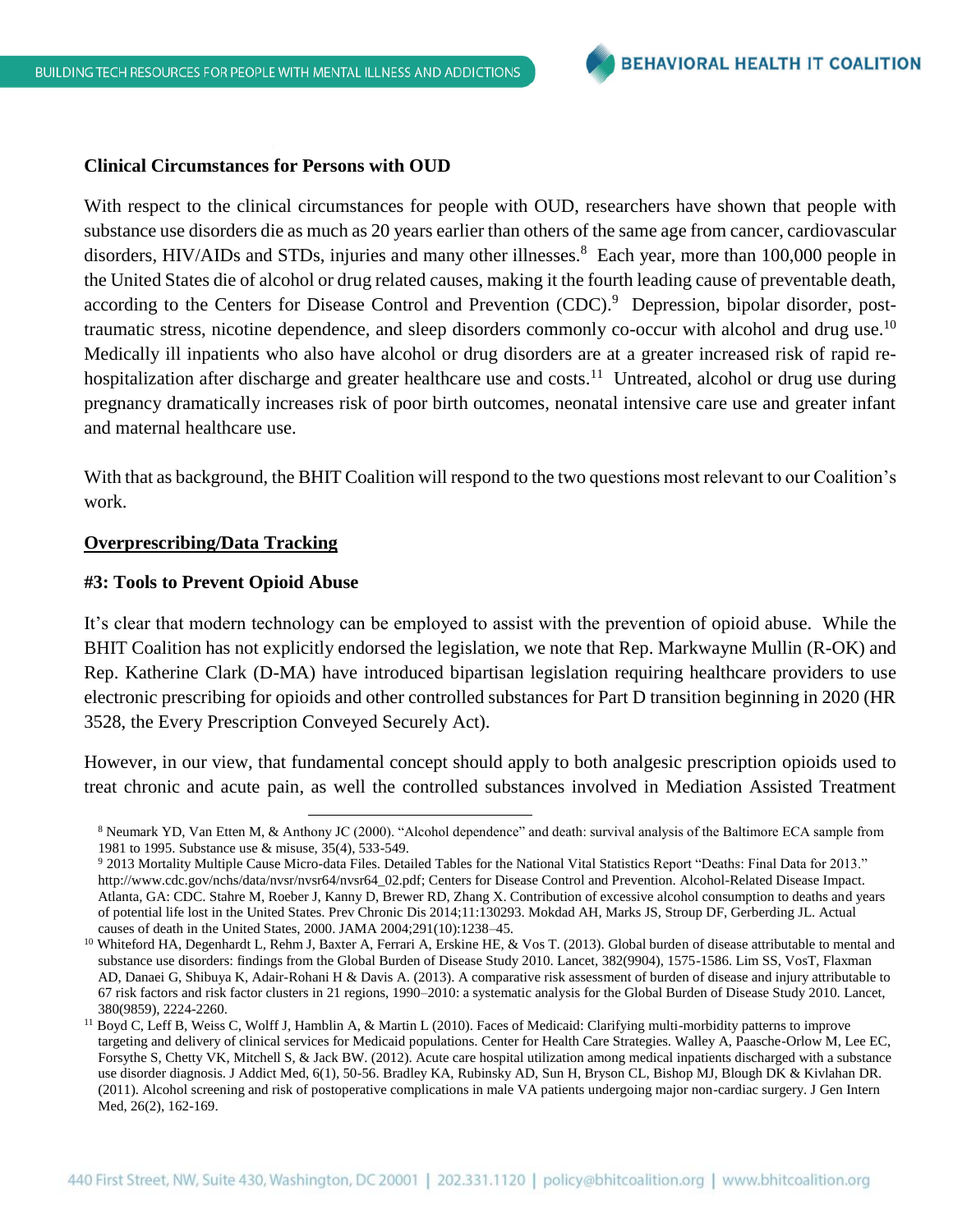(MAT). Ranking Member Neal has introduced the Medicare Beneficiary Opioid Addiction Treatment Act (HR 4097) that would make methadone available under Part  $D - if$  prescribed for maintenance and detoxification. Other MAT includes buprenorphine – prescribed for opioid use disorder – which also currently cannot be prescribed through Part D.

Both methadone and buprenorphine are controlled substances which are subject to diversion. The BHIT Coalition strongly supports required e-prescribing for both of these vital medications under Part D. Since we are at the beginning of the MAT revolution in substance use services, such a requirement would yield critically important data by electronically tracking prescribers, dosages, dispensing facilities, the specific patients receiving MAT, and information regarding clinical outcomes – ushering in a new era of accountability. **But that policy can only be implemented if mental health and addiction providers operate EHR systems that support an e-prescribing function. Important steps in this direction can be taken by including the zero cost Jenkins/Matsui Improving Access to Behavioral Health Technology Act (HR 3331) in the House Ways & Means opioid package.**

## **Treatment**

## **#1: Opioid Treatment Programs (OTP) and Medication Assisted Treatment (MAT)**

There will be little or no data sharing among Medicare, Medicaid and state initiatives, such as PDMPs, unless EHRs are provided to substance use and mental health providers. EHRs and related connectivity services are increasingly the means by which data is shared.

As noted earlier, bipartisan congressional legislation has been introduced (S. 1732/HR 3331) by Senators Portman (R-OH) and Whitehouse (D-RI) and Representatives Jenkins (R-KS) and Matsui (D-CA), that would authorize a CMMI health IT demonstration program, for mental health and addiction treatment providers. In light of the opioid crisis, and the recent Health Emergency Declaration by President Trump, we strongly believe that the availability and adoption of health information technology and EHRs, and their use for coordinated care is a necessary and valuable component to the treatment of those with a history of substance use.

Unfortunately, despite the high need among mental health and substance use providers, health IT infrastructure is often lacking within behavioral healthcare settings. **At the Medicaid and CHIP Payment and Access Commission (MACPAC) January 25, 2018 meeting, Principal Analyst Erin McMullen remarked on the lack of EHR availability, stating, "many community-based substance use treatment providers have not adopted EHRs at the same rate as the rest of the medical system. Participants noted that many of these providers continue to share information by paper, phone, or fax. The roundtable discussion also attributed the slow adoption of EHR to a lack of financial incentives. Substance use providers were not eligible for financial incentives under HITECH that the rest of the health care**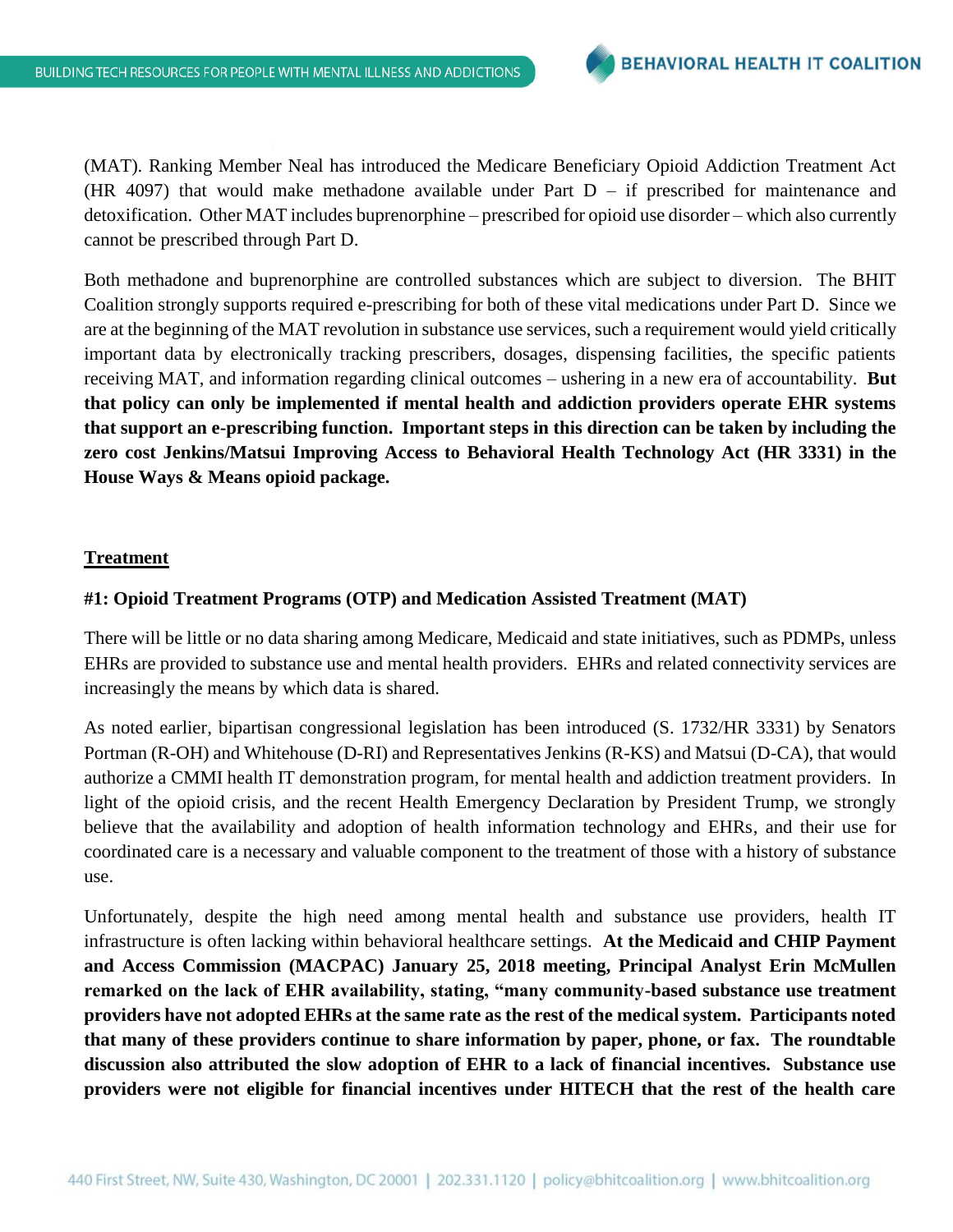**system was able to access."<sup>12</sup>** Without the support of programs similar to the EHR incentive programs available to other providers, mental health and substance use providers have lagged behind on the adoption of EHRs and require financial support to initiate this process, ultimately affecting the quality of care they can provide to their patients.

Pursuant to Administrator Seema Verma's new direction request for information dated September 20, 2017, the CMMI is considering a potential payment or service delivery model to improve healthcare quality and access, while lowering the cost of care for Medicare, Medicaid, or CHIP beneficiaries with substance use and mental health conditions. We believe this financing demonstration should include behavioral health information technology as a means of addressing the opioid crisis. Behavioral health and substance use treatment providers are critical to mitigating the opioid crisis, as well as improving overall population health and reducing healthcare costs.

We cannot hope to address the opioid crisis successfully without providing EHRs and supporting health information technology within behavioral health settings. As the Committee contemplates possible actions to address the opioid epidemic, any comprehensive solution should provide incentives to substance use and mental health providers for the adoption of health information technology. Thank you for this opportunity to provide comment to the Committee on this important issue.

Sincerely,

American Psychological Association

Association for Behavioral Health and Wellness

Centerstone

The Jewish Federations of North America

National Association of Counties

The National Association of County Behavioral Health and Developmental Disability Directors

National Alliance on Mental Illness

National Association of Psychiatric Health Systems

 $\overline{\phantom{a}}$ 

<sup>&</sup>lt;sup>12</sup> Medicaid and CHIP Payment and Access Commission. (2018). [Public meeting transcript]. Retrieved from https://www.macpac.gov/wpcontent/uploads/2017/07/January-2018-MACPAC-Meeting-Transcript.pdf